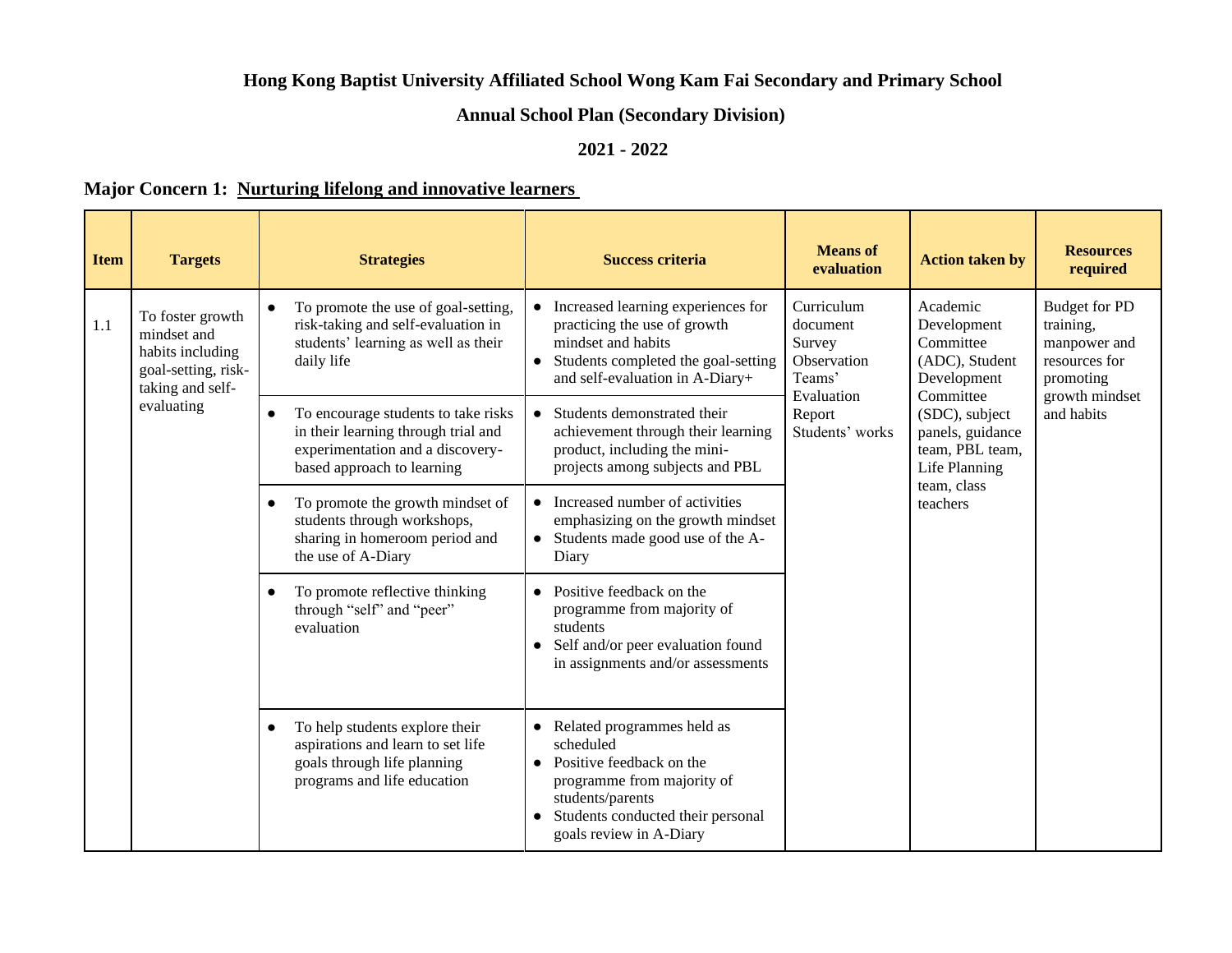| 1.2 | To further<br>promote digital<br>citizenship to<br>strengthen<br>students'<br>awareness of | To promote the awareness of<br>$\bullet$<br>information literacy, cyberbullying<br>prevention, online safety and<br>digital responsibility                                                           | Increased understanding of<br>$\bullet$<br>information literacy, cyber bullying<br>and prevention measures<br>PD session(s) is/are given to<br>teachers to introduce the concepts<br>of digital citizenship                    | Curriculum<br>document<br>Survey<br>Observation<br>Teams'<br>Evaluation<br>Report                    | 21st CLD team,<br>PD team, MCE<br>and guidance<br>team | <b>Budget for PD</b><br>training, Budget<br>for liaison with<br>mainland/oversea<br>s schools,<br>manpower and<br>resources for |                                                             |
|-----|--------------------------------------------------------------------------------------------|------------------------------------------------------------------------------------------------------------------------------------------------------------------------------------------------------|--------------------------------------------------------------------------------------------------------------------------------------------------------------------------------------------------------------------------------|------------------------------------------------------------------------------------------------------|--------------------------------------------------------|---------------------------------------------------------------------------------------------------------------------------------|-------------------------------------------------------------|
|     | intellectual<br>property and<br>ethics in<br>technology                                    | To embed the curriculum of digital<br>citizenship in learning and teaching                                                                                                                           | Learning experiences embedded in<br>$\bullet$<br>the curriculum for practicing digital<br>citizenship                                                                                                                          | Students' works                                                                                      | <b>Subject Panels</b>                                  | promoting digital<br>citizenship                                                                                                |                                                             |
|     |                                                                                            | To connect classrooms and<br>students around the world using<br>technologies to build<br>understanding & empathy and<br>skills of communication &<br>collaboration                                   | At least one virtual exchange<br>programme was arranged for the<br>junior grade                                                                                                                                                | Global                                                                                               | Citizenship team                                       |                                                                                                                                 |                                                             |
| 1.3 | To strengthen<br>high-order<br>thinking and<br>entrepreneurial<br>spirit                   | To further promote high-order<br>thinking through questioning<br>technique, problem-based learning<br>experiences                                                                                    | Increased elements of high-order<br>$\bullet$<br>thinking found in<br>assignment/assessment<br>Improvement in various indicators<br>of strengthening high-order<br>thinking                                                    | Curriculum<br>document<br>Survey<br>Observation<br>Teams'<br>Evaluation<br>Report<br>Students' works | Academic<br>Committee<br>panels                        | Development<br>(ADC), subject                                                                                                   | Budget for the<br>HOT and<br>entrepreneurship<br>programmes |
|     |                                                                                            | To establish partnership with<br>education institutions to design<br>school-based HOT and<br>entrepreneurship program for<br>students                                                                | At least two programmes of HOT<br>$\bullet$<br>and entrepreneurship were held<br>Positive feedback on the<br>$\bullet$<br>programmes from majority of<br>students/teachers                                                     |                                                                                                      |                                                        |                                                                                                                                 |                                                             |
|     |                                                                                            | To provide experiential learning<br>$\bullet$<br>experiences to students to practice<br>the design-thinking process<br>through problem-based learning<br>activities and tasks with a social<br>cause | Students demonstrated their<br>$\bullet$<br>achievement through their learning<br>products in subject-based activities<br>and PBL<br>PD session(s) is/are given to<br>teachers to introduce the concepts<br>of design-thinking |                                                                                                      |                                                        |                                                                                                                                 |                                                             |
|     |                                                                                            | To equip teachers' skills of HOT<br>and entrepreneurial spirit through<br>workshops, seminar and peer<br>lesson observation                                                                          | PD session(s) is/are given to<br>$\bullet$<br>teachers to introduce the concepts<br>of design-thinking<br>Positive feedback on the<br>$\bullet$<br>programmes from majority of<br>teachers                                     |                                                                                                      |                                                        |                                                                                                                                 |                                                             |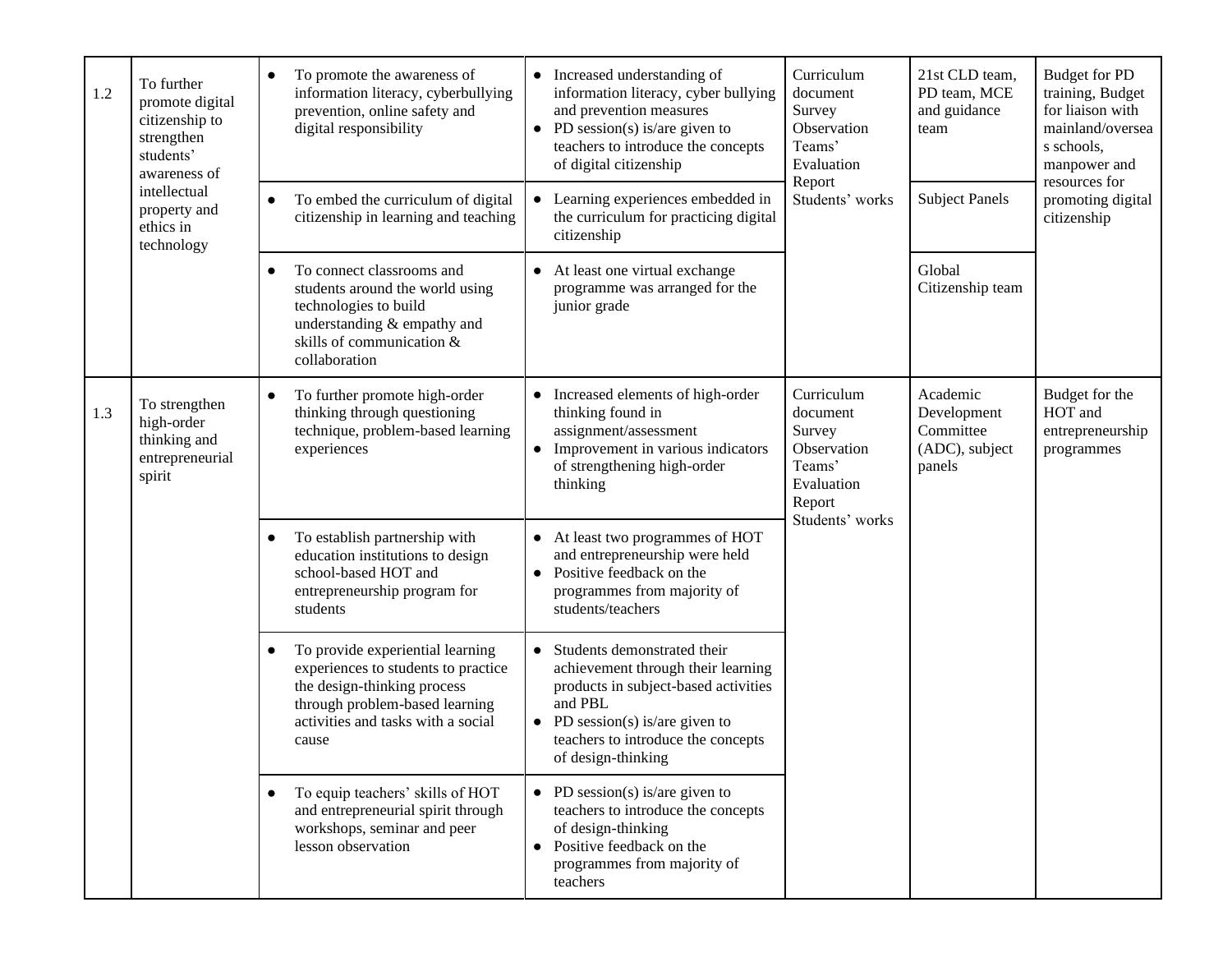| 1.4 | To enrich<br>students' 5C<br>(critical<br>thinking,<br>creativity,<br>communication<br>, collaboration,<br>computational                                                                                                                                                                                                                                                                                                                                                                                                                                                                                                                                                                                                                                                                                                                                                                                                                                                                                                                                                                                                                                                 | To incorporate 5Cs in the<br>$\bullet$<br>curriculum of all KLAs                                                                              | Embedded the 5Cs in the<br>$\bullet$<br>curriculum of all KLAs<br>Improvement in various indicators<br>$\bullet$<br>of learning competences                                                                                       | Curriculum<br>document<br>Survey<br>Observation<br>Teams'<br>Evaluation<br>Report | Academic<br>Development<br>Committee<br>$(ADC)$ , $21st$<br>CLD team, gifted<br>education team,<br>reading team,<br>subject panels | <b>Budget</b> for<br>various projects<br>and programmes,<br>manpower and<br>resources for<br>various projects<br>and programmes |
|-----|--------------------------------------------------------------------------------------------------------------------------------------------------------------------------------------------------------------------------------------------------------------------------------------------------------------------------------------------------------------------------------------------------------------------------------------------------------------------------------------------------------------------------------------------------------------------------------------------------------------------------------------------------------------------------------------------------------------------------------------------------------------------------------------------------------------------------------------------------------------------------------------------------------------------------------------------------------------------------------------------------------------------------------------------------------------------------------------------------------------------------------------------------------------------------|-----------------------------------------------------------------------------------------------------------------------------------------------|-----------------------------------------------------------------------------------------------------------------------------------------------------------------------------------------------------------------------------------|-----------------------------------------------------------------------------------|------------------------------------------------------------------------------------------------------------------------------------|---------------------------------------------------------------------------------------------------------------------------------|
|     | thinking)<br>To design and implement various<br>$\bullet$<br>Innovation and Technology<br>schedule<br>Projects in different grades to<br>Positive feedback on the<br>$\bullet$<br>enrich students' 5Cs<br>programmed from majority of<br>students/teachers<br>• CUHK Jockey Club AI for the<br><b>Future Project</b><br>Jockey Club Community Care<br>$\bullet$<br>and STEM in Action Project<br>Upgrade the facilities in the IT<br>$\bullet$<br><b>Innovation Lab</b><br>HKAGE Art-Tech program for<br>gifted students<br>• Increased variety of relevant<br>To deploy resources to maximize<br>programmes held as schedule<br>opportunities for gifted students to<br>enrich their 5Cs' experiences<br>through pull-out programmes,<br>joint-school collaborations and<br>local, regional, and international<br>competitions<br>To promote reading to learn by<br>Increased reading activities held to<br>$\bullet$<br>assigning extended reading tasks<br>promote reading to learn<br>related to the topic/module taught<br>Increased variety of relevant<br>$\bullet$<br>programme held as schedule<br>Improvement in various indicators<br>$\bullet$<br>on reading | Related programmes held as                                                                                                                    |                                                                                                                                                                                                                                   | 21st CLD team,<br>related subject<br>panels                                       |                                                                                                                                    |                                                                                                                                 |
|     |                                                                                                                                                                                                                                                                                                                                                                                                                                                                                                                                                                                                                                                                                                                                                                                                                                                                                                                                                                                                                                                                                                                                                                          |                                                                                                                                               |                                                                                                                                                                                                                                   | team, related<br>subject panels                                                   | Gifted education                                                                                                                   |                                                                                                                                 |
|     |                                                                                                                                                                                                                                                                                                                                                                                                                                                                                                                                                                                                                                                                                                                                                                                                                                                                                                                                                                                                                                                                                                                                                                          |                                                                                                                                               |                                                                                                                                                                                                                                   | Reading team,<br>related subject<br>panels                                        |                                                                                                                                    |                                                                                                                                 |
|     |                                                                                                                                                                                                                                                                                                                                                                                                                                                                                                                                                                                                                                                                                                                                                                                                                                                                                                                                                                                                                                                                                                                                                                          | To strengthen the experiential<br>learning opportunities such as life-<br>wide learning day, academic<br>weeks, etc., to enrich students' 5Cs | Experiential learning experiences<br>$\bullet$<br>embedded to enrich the 5Cs via<br>life-wide learning day and<br>academic weeks<br>Positive feedback on related<br>$\bullet$<br>programmes from majority of<br>students/teachers | Other Learning<br>Experience<br>Committee<br>subject panels                       | (OLEC), related                                                                                                                    |                                                                                                                                 |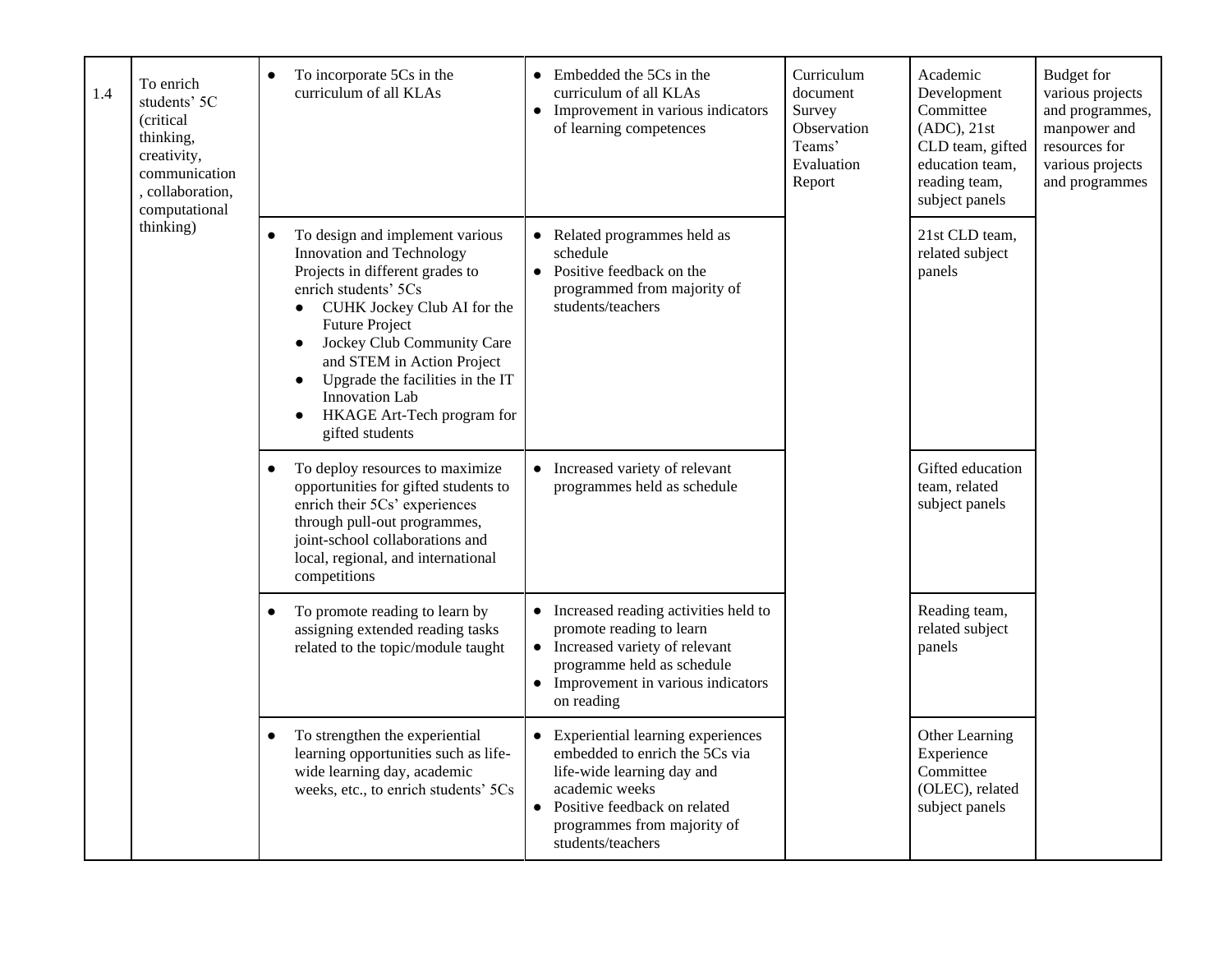# **Major Concern 2: Strengthening students' resilience, positive relationships and social responsibility**

| <b>Item</b> | <b>Targets</b>                                                                                                                                                                                                                                                                                                                                   | <b>Strategies</b>                                                                                                                                                                                                                            | <b>Success criteria</b>                                                                                                      | <b>Means</b> of<br>evaluation                                                              | <b>Action taken by</b>                                                                 | <b>Resources</b><br>required |                                                             |  |
|-------------|--------------------------------------------------------------------------------------------------------------------------------------------------------------------------------------------------------------------------------------------------------------------------------------------------------------------------------------------------|----------------------------------------------------------------------------------------------------------------------------------------------------------------------------------------------------------------------------------------------|------------------------------------------------------------------------------------------------------------------------------|--------------------------------------------------------------------------------------------|----------------------------------------------------------------------------------------|------------------------------|-------------------------------------------------------------|--|
| 2.1         | To conduct a series of health-<br>To foster<br>related programmes, seminars,<br>workshops and camps to equip<br>students' mental<br>$\bullet$<br>students with the knowledge, skills<br>and physical<br>and attitudes needed for their<br>well-being<br>mental and physical well-being<br>To promote appreciation and<br>gratitude in daily life | • Related programmes held as<br>scheduled<br>Increased awareness and<br>understanding of mental and<br>physical well-being among students                                                                                                    | Observation<br>Teams'<br>Evaluation<br>Report                                                                                | SDC, Guidance<br>team, SEN task<br>force, social<br>workers, life<br>coach,<br>educational | Budget for<br>various<br>workshops and<br>programmes,<br>manpower and<br>resources for |                              |                                                             |  |
|             |                                                                                                                                                                                                                                                                                                                                                  |                                                                                                                                                                                                                                              | • Students demonstrated appreciation<br>to their peers, teachers and school                                                  |                                                                                            |                                                                                        | psychologist,                | fostering<br>students' mental<br>and physical<br>well-being |  |
|             |                                                                                                                                                                                                                                                                                                                                                  | Students showed improvement<br>To cooperate with our social<br>$\bullet$<br>worker or other NGOs to cater for<br>Positive feedback from majority of<br>students' emotional needs or to<br>teachers and professional team<br>provide guidance |                                                                                                                              |                                                                                            |                                                                                        |                              |                                                             |  |
|             |                                                                                                                                                                                                                                                                                                                                                  | To conduct a series of Professional<br>$\bullet$<br>Development talks and/or<br>workshops for teachers to develop<br>their skills and equip them with<br>knowledge in identifying and<br>addressing students with emotional<br>needs         | • Positive feedback on related<br>programmes from majority of<br>teachers                                                    |                                                                                            |                                                                                        |                              |                                                             |  |
|             |                                                                                                                                                                                                                                                                                                                                                  | To organize gatherings, seminars<br>and support groups for parents to<br>assist them in nurturing their<br>children mental and emotional<br>health and development                                                                           | Related activities held as scheduled<br>Positive feedback on related<br>$\bullet$<br>programmes from majority of<br>teachers |                                                                                            |                                                                                        |                              |                                                             |  |
|             |                                                                                                                                                                                                                                                                                                                                                  |                                                                                                                                                                                                                                              |                                                                                                                              |                                                                                            |                                                                                        |                              |                                                             |  |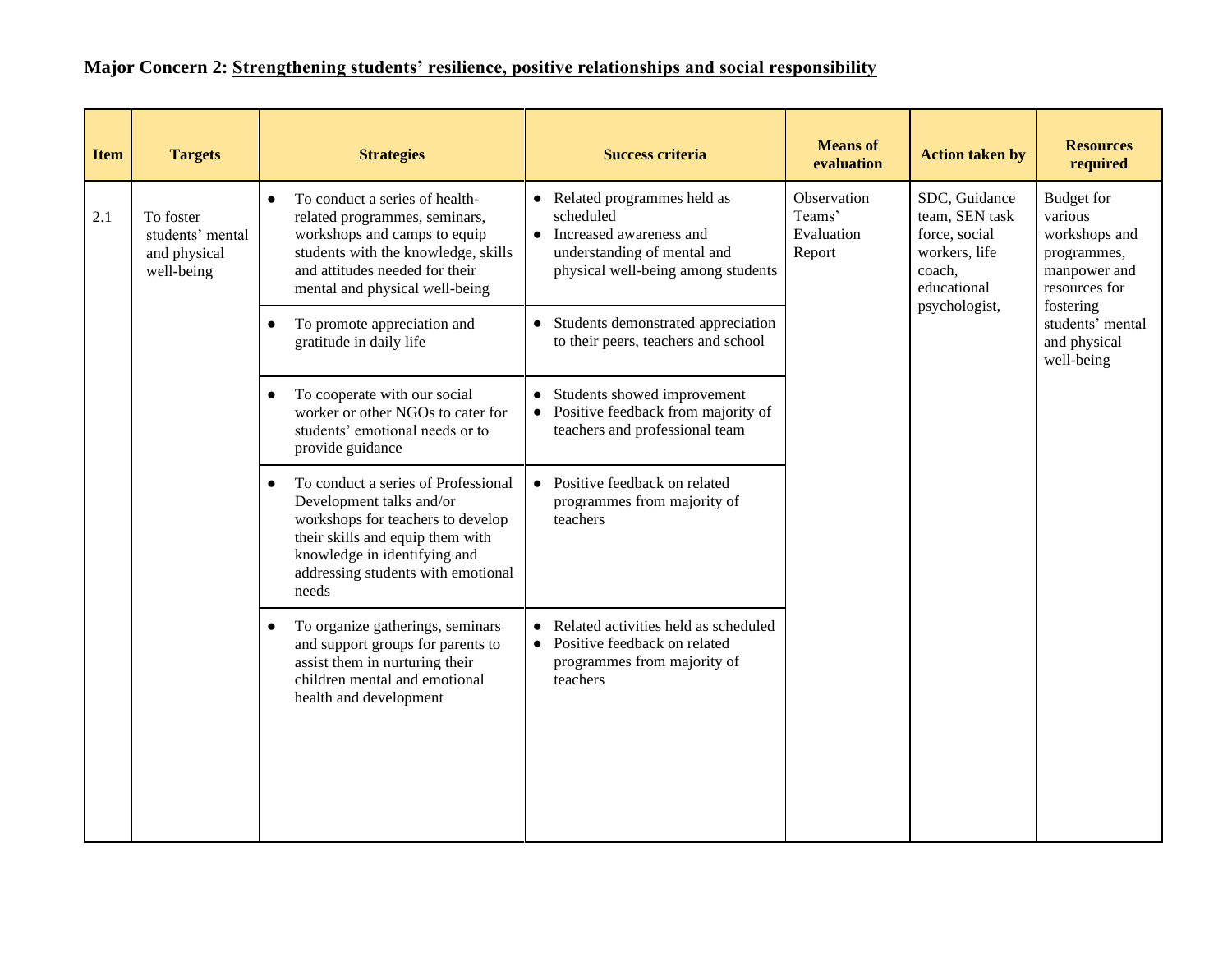| 2.2 | To nurture<br>students' social-<br>emotional                                                                                                                                 | To enhance opportunities for<br>$\bullet$<br>leadership and student-led<br>initiatives                                                                                                                                                                                                                           | Related activities held as scheduled<br>$\bullet$<br>Positive feedback on related<br>$\bullet$<br>programmes from majority of<br>teachers/students                                                                                                                                                                                   | Observation<br>Teams'<br>Evaluation<br>Report                                                                                                                | Guidance team,<br>life coach,<br>SEN task force,<br>SAS team,                                                               | Manpower and<br>resources for<br>various activities                                                                    |
|-----|------------------------------------------------------------------------------------------------------------------------------------------------------------------------------|------------------------------------------------------------------------------------------------------------------------------------------------------------------------------------------------------------------------------------------------------------------------------------------------------------------|--------------------------------------------------------------------------------------------------------------------------------------------------------------------------------------------------------------------------------------------------------------------------------------------------------------------------------------|--------------------------------------------------------------------------------------------------------------------------------------------------------------|-----------------------------------------------------------------------------------------------------------------------------|------------------------------------------------------------------------------------------------------------------------|
|     | learning skills<br>(self-<br>management,<br>self-awareness.<br>responsible<br>decision-<br>making,<br>relationship<br>skills and social<br>awareness) to<br>face adversities | To encourage in each student a joy<br>$\bullet$<br>in understanding their character<br>strength in order to foster an inner<br>sense of spirituality and wellbeing                                                                                                                                               | Related activities held as scheduled<br>$\bullet$<br>Increased understanding on<br>$\bullet$<br>character strength<br>• Positive feedback on related<br>programmes from majority of<br>students                                                                                                                                      |                                                                                                                                                              | MCE team                                                                                                                    |                                                                                                                        |
| 2.3 | To develop<br>students'<br>positive values<br>(courage,<br>perseverance,<br>respect,<br>empathy,<br>commitment,                                                              | To adopt a Whole-School<br>$\bullet$<br>Approach to develop students'<br>character strengths, positive life<br>values and attitude<br>To participate in and promote the<br>$\bullet$<br>EDB program "My Pledge to Act<br>(MPA) 2021-- Be Grateful and<br>Treasure What We Have, Stay<br>Positive and Optimistic" | Positive values embedded into<br>$\bullet$<br>curriculum of all KLAs<br>MPA Ambassadors fulfilled their<br>$\bullet$<br>pledges and upheld positive values<br>in the school-based award schemes<br>and related learning activities<br>At least 50% of the MPA showed<br>$\bullet$<br>gratefulness, optimistic and<br>positive values | Curriculum<br>ADC, SDC,<br>document<br>subject panels,<br>MCE team,<br>Survey<br>Observation<br>guidance team,<br>Teams'<br>SAS team<br>Evaluation<br>Report | Manpower and<br>resources for<br>various activities                                                                         |                                                                                                                        |
|     | integrity)                                                                                                                                                                   | To create more opportunities, both<br>$\bullet$<br>inside and outside classrooms, for<br>students of different abilities to<br>learn and serve and be recognized<br>for their achievements and<br>contributions                                                                                                  | Increase opportunities for students<br>to learn, serve and be recognized<br>Positive feedback on related<br>programmes from majority of<br>teachers/students                                                                                                                                                                         |                                                                                                                                                              |                                                                                                                             |                                                                                                                        |
| 2.4 | To enhance<br>students' sense<br>of national<br>identity, law-<br>abiding<br>awareness and                                                                                   | To develop students' sense of<br>$\bullet$<br>national identity through<br>workshops, seminar and<br>community services, and national<br>education                                                                                                                                                               | Related activities held as scheduled<br>$\bullet$<br>Positive feedback from majority of<br>$\bullet$<br>students                                                                                                                                                                                                                     | Curriculum<br>document<br>Survey<br>Observation<br>Teams'<br>Evaluation<br>Report                                                                            | MCE team, SMS<br>team, National<br><b>Security Steering</b><br>Committee<br>(NSSC), PD<br>team, global<br>citizenship team, | <b>Budgets</b> for<br>various activities<br>and PD<br>programme,<br><b>Grant</b> for Sister<br>School Scheme<br>by EDB |
|     | community<br>engagement                                                                                                                                                      | To implement the national security<br>$\bullet$<br>curriculum through different<br>subjects and MCE lessons                                                                                                                                                                                                      | Related activities held as scheduled<br>$\bullet$<br>Positive feedback from majority of<br>$\bullet$<br>teachers/students                                                                                                                                                                                                            |                                                                                                                                                              | related subject<br>panels                                                                                                   |                                                                                                                        |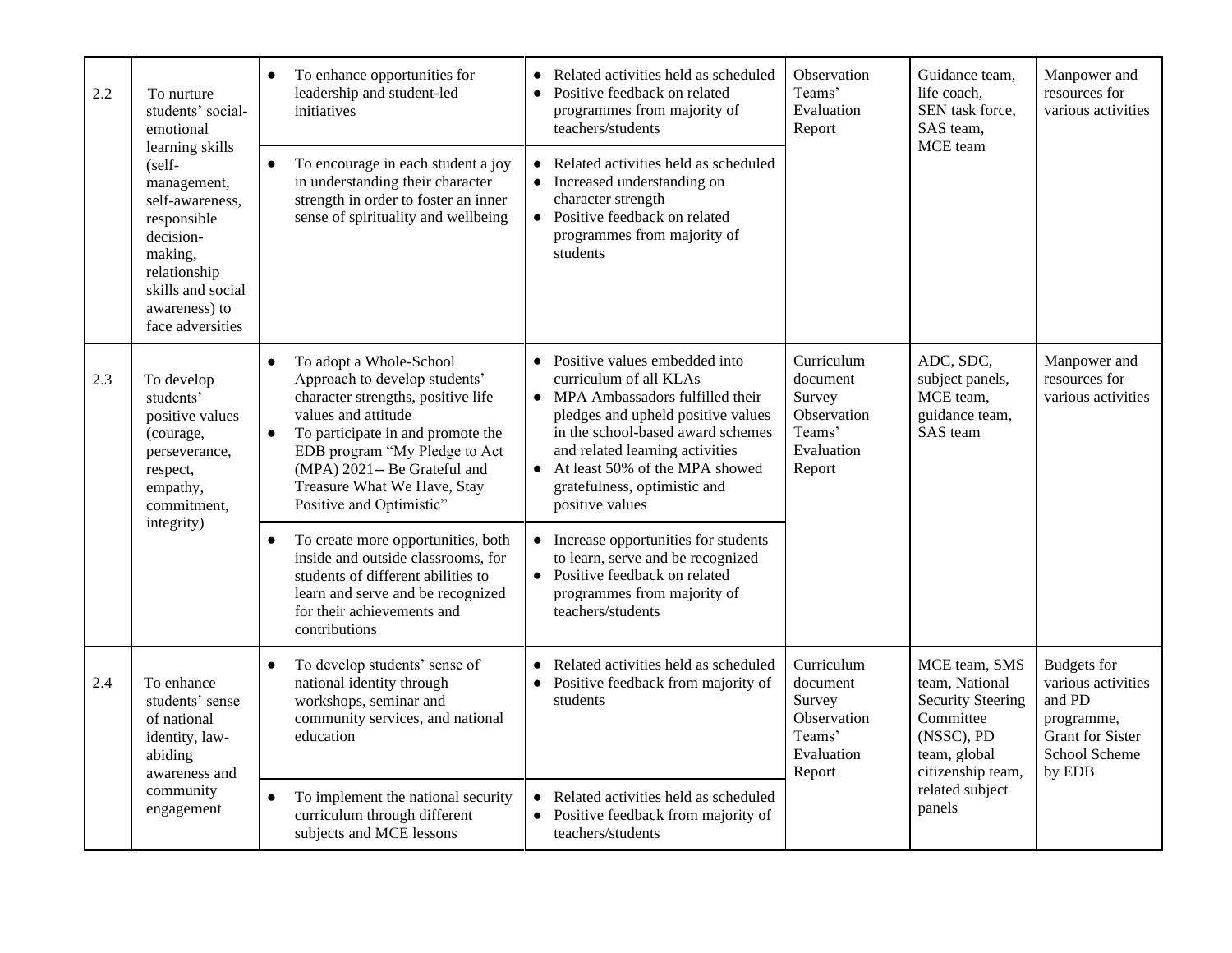|  | To provide students with exchange<br>opportunities in Mainland to gain a<br>better understanding and<br>experience of development of the<br>country | Related activities held as scheduled<br>Positive feedback from majority of<br>students      |  |
|--|-----------------------------------------------------------------------------------------------------------------------------------------------------|---------------------------------------------------------------------------------------------|--|
|  | To promote teachers' awareness of<br>national identity, constitution,<br>basic law and Hong Kong                                                    | Related PD programmes held as<br>schedule<br>Positive feedback from majority of<br>teachers |  |
|  | To set up a taskforce to coordinate<br>the implementation of national<br>security education in school                                               | A task force set up as scheduled<br>$\bullet$                                               |  |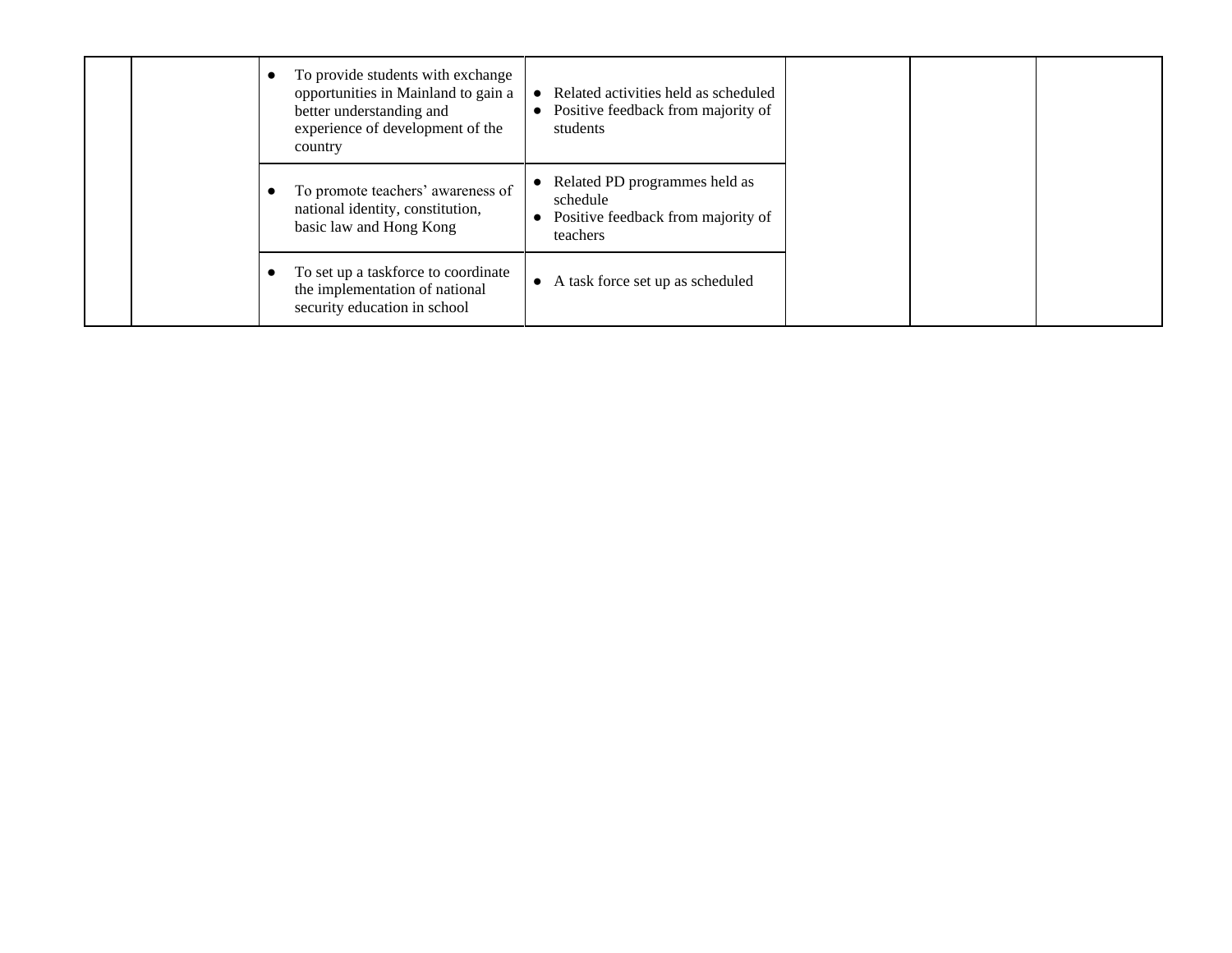# **Major Concern 3: Building a digital and healthy school environment**

| <b>Item</b> | <b>Targets</b>                                                         | <b>Strategies</b>                                                                                                                                           | <b>Success criteria</b>                                                                                                                                                                    | <b>Means</b> of<br>evaluation                                                     | <b>Action taken by</b>                                                                                                                                                                                                                                                                                                                                                 | <b>Resources</b><br>required             |
|-------------|------------------------------------------------------------------------|-------------------------------------------------------------------------------------------------------------------------------------------------------------|--------------------------------------------------------------------------------------------------------------------------------------------------------------------------------------------|-----------------------------------------------------------------------------------|------------------------------------------------------------------------------------------------------------------------------------------------------------------------------------------------------------------------------------------------------------------------------------------------------------------------------------------------------------------------|------------------------------------------|
| 3.1         | To hone<br>teachers' and<br>students' skills<br>in making use of       | To upgrade the IT equipment in<br>$\bullet$<br>classrooms and STEM Lab as well<br>as convert the STEM Lab and<br>MAC Lab into an Innovative<br>Learning Lab | IT equipment is to be updated<br>• STEM Lab and MAC Lab is to be<br>converted into an Innovative<br>Learning Lab                                                                           | Curriculum<br>document<br>Survey<br>Observation<br>Teams'                         | 21st CLD, PD<br><b>Budgets</b> for<br>upgrading the IT<br>team, subject<br>equipment and<br>panels<br>PD programme,<br>Funding for SS<br>Evaluation<br><b>Innovation Lab</b><br><b>Budgets</b> for<br>Green unit,<br>installing the<br>related subject<br>solar panel<br>panels<br>system,<br>manpower and<br>resources for<br>arranging the<br>visit to the<br>museum |                                          |
|             | state-of-the-art<br>IT tools to<br>enhance<br>teaching and             | To promote the use of STEM Lab<br>$\bullet$<br>and other IT facilities and<br>equipment                                                                     | • Higher usage of STEM Lab and<br>other IT facilities and equipment                                                                                                                        | Report                                                                            |                                                                                                                                                                                                                                                                                                                                                                        |                                          |
|             | learning<br>effectiveness                                              | To organize professional<br>$\bullet$<br>development program on IT tools<br>and innovative e-learning                                                       | • Related PD held as schedule<br>Positive feedback from majority of<br>teachers                                                                                                            |                                                                                   |                                                                                                                                                                                                                                                                                                                                                                        |                                          |
|             |                                                                        | To share good practices and<br>showcase success of the use of IT<br>in teaching & learning in QCM and<br>department meetings                                | Related sharing held as schedule<br>Positive feedback from majority of<br>teachers                                                                                                         |                                                                                   |                                                                                                                                                                                                                                                                                                                                                                        |                                          |
| 3.2         | To further<br>promote<br>environmental<br>awareness and<br>sustainable | To promote awareness on<br>$\bullet$<br>endangered species protection by<br>arranging school tour to the<br>endangered species museum                       | • Endangered species museum is to<br>be opened to public and our<br>students<br>• Increased awareness of protecting<br>endangered species                                                  | Curriculum<br>document<br>Number of visits<br>arranged to the<br>museum<br>Teams' |                                                                                                                                                                                                                                                                                                                                                                        |                                          |
|             | practices                                                              | To install a solar panel system in<br>$\bullet$<br>school to promote energy saving<br>and the use of sustainable energy                                     | • A solar panel system is to be<br>installed<br>• Increased awareness of energy<br>saving among students<br>$\bullet$ Increase alignment of the<br>curriculum of STEM and energy<br>saving | Evaluation<br>Report                                                              |                                                                                                                                                                                                                                                                                                                                                                        |                                          |
| 3.3         | To establish<br>healthy lifestyle<br>and fitness<br>habits             | To adopt a whole-school approach<br>$\bullet$<br>to promote healthy eating and<br>physical fitness across the<br>curriculum                                 | Related programmes held as<br>scheduled<br>• Increased awareness of healthy<br>eating and physical fitness<br>• Positive feedback from majority of<br>students/teachers                    | Observation<br>Teams'<br>Evaluation<br>Report                                     | SDC, SAS team,<br>related subject<br>panels                                                                                                                                                                                                                                                                                                                            | <b>Budgets</b> for<br>various activities |